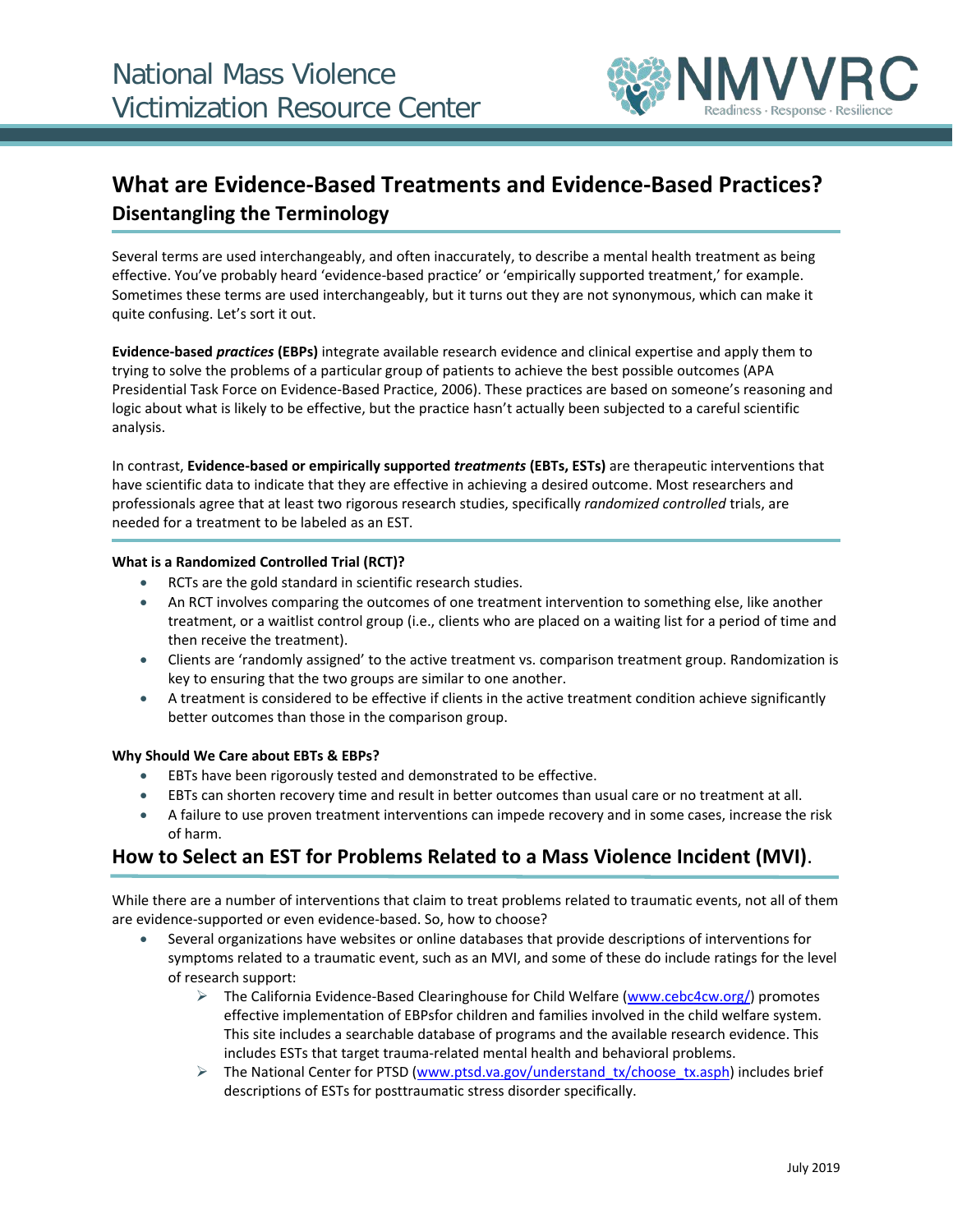- $\triangleright$  The American Psychological Association [\(https://www.apa.org/ptsd-guideline/index\)](https://www.apa.org/ptsd-guideline/index) provides a clinical practice guideline for the treatment of posttraumatic stress disorder, which includes a listing of interventions that are 'strongly' and 'conditionally' recommended.
- $\triangleright$  The Cochrane Collaboration [\(www.cochrane.org\)](https://www.cochrane.org/) publishes results of extensive high-quality, upto date systematic reviews of the available research literature to inform decisions in health care.
- $\triangleright$  The Campbell Collaboration [\(www.campbellcollaboration.org\)](http://www.campbellcollaboration.org/) also produces systematic reviews for evidence-based policy and practice.
- $\triangleright$  The National Child Traumatic Stress Network [\(www.nctsn.org\)](http://www.nctsn.org/), funded by the Substance Abuse Mental Health Services Administration, publishes fact sheets and information about a variety of ESTs for trauma-related mental health and behavioral problems for youth and their families.

# **Interventions for problems related to an MVI.**

To date, the most effective treatments for trauma-related mental health problems are cognitive behavioral therapies (CBT). CBT involves a combination of cognitive therapy, which works to change the way a person thinks, and behavioral therapy, which aims to change the way a person acts. Changing thoughts and behaviors helps people feel differently, which often improves mood.

# • **ESTs**

While several different treatments address mental health problems and symptoms of distress after a traumatic event, such as an MVI, the ones with the most research support are listed below.

# **Cognitive Processing Therapy (CPT)**

CPT is a 12-session cognitive behavioral treatment for trauma-related symptoms. It teaches clients how to identify and challenge upsetting thoughts related to a traumatic event in order to feel better. Studies have demonstrated effectiveness for adults, with preliminary evidence support for adolescents.

# **Complicated Grief Treatment (CGT)**

CGT is a 16-session, evidence-based approach to address complicated bereavement and promote the natural adaptive response process for adults. There have been several RCTs to support its effectiveness for persistent complex bereavement disorder in adults.

# **Eye Movement Desensitization and Reprocessing (EMDR)**

EMDR is an individual therapy comprising 6-12 sessions, usually delivered 1-2 times per week. In EMDR, clients are taught to engage in back-and-forth movements (e.g., eye movements, finger tapping) while thinking about the upsetting trauma-related memory. There is some controversy about whether the back and forth movements are critical for positive treatment outcomes, as most research has found that the active component of EMDR is the exposure component. While the evidence for EMDR is strongest for adults, there is some research indicating its effectiveness for youth post-trauma symptoms.

# **Prolonged Exposure (PE)**

PE is a cognitive behavioral therapy to treat posttraumatic stress disorder that involves repeated recounting of the trauma measures (imaginal exposure) and teaches the client to gradually approach trauma-related fears, memories, situations, and other triggers (in vivo exposure) that are often avoided after experiencing a traumatic event, such as an MVI. Extensive research supports its use with adults, and preliminary data indicate it may be effective for older adolescents.

# **Trauma-Focused Cognitive Behavioral Therapy (TF-CBT)**

TF-CBT has extensive research support for reducing symptoms of posttraumatic stress, depression and behavior problems among youth and young adults, ages 318. TF-CBT is a